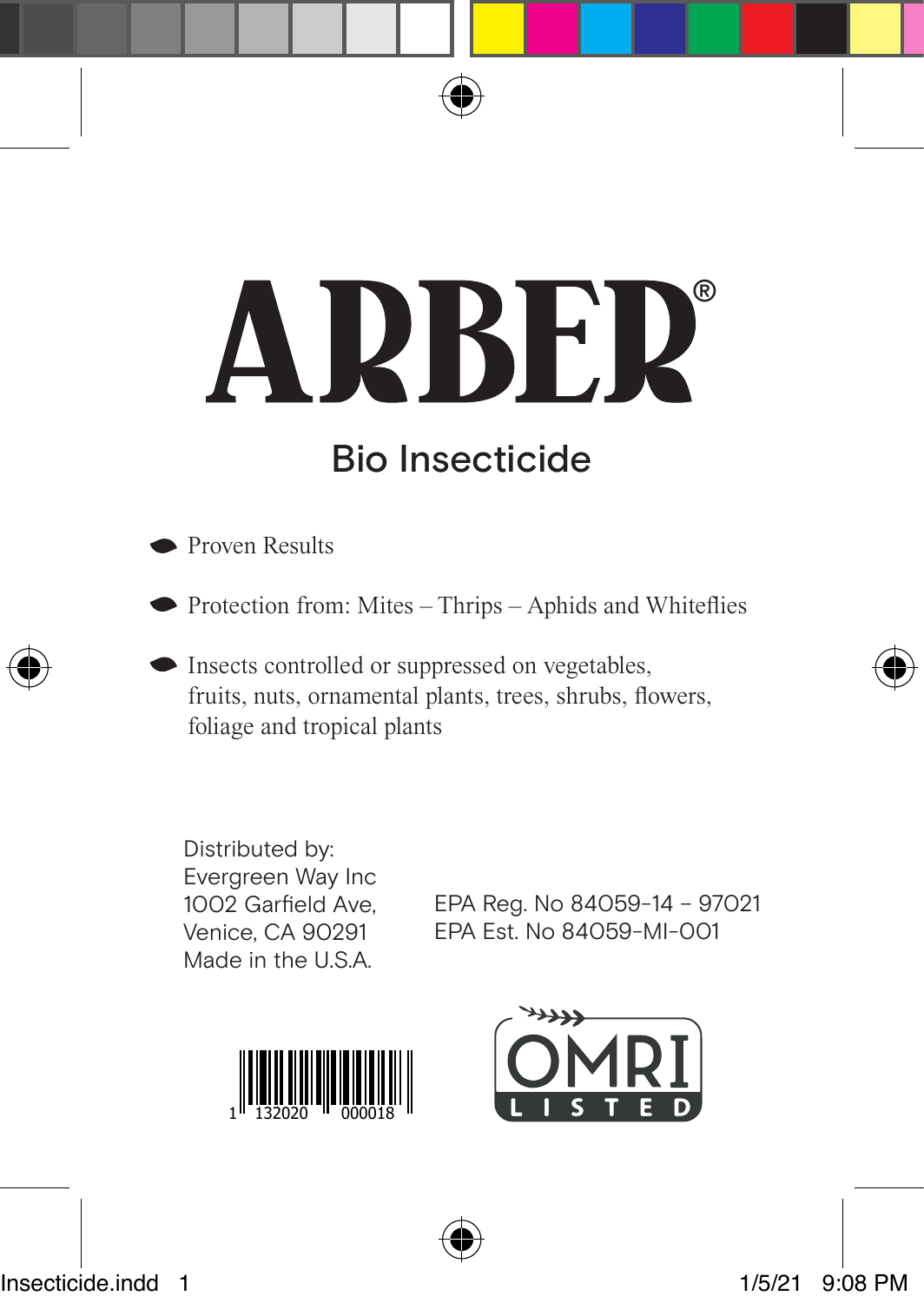#### PRECAUTIONARY STATEMENTS

#### HAZARDS TO HUMANS AND DOMESTIC ANIMALS

CAUTION: Causes moderate eye irritation. Avoid contact with eyes or clothing. Wash thoroughly with soap and water after handling and before eating, drinking, chewing gum, using tobacco, or using the toilet.

ENVIRONMENTAL HAZARDS: To protect the environment, do not allow pesticide to enter or run off into storm drains, drainage ditches, gutters or surface waters. Applying this product in calm weather when rain is not predicted for the next 24 hours will help to ensure that wind or rain does not blow or wash pesticide off the treatment area. Rinsing application equipment over the treated area will help to avoid run off to water bodies or drainage systems. See the Directions for Use section of this label for application instructions that minimize risk to bees and other beneficial insects.

#### DIRECTIONS FOR USE

It is a violation of Federal law to apply this product in a manner inconsistent with its labeling.

#### HOME AND GARDEN USE DIRECTIONS

ARBER® Bio Insecticide is a biological insecticide containing killed cells of Burkholderia spp. strain A396 and spent fermentation media, for use on food and ornamental plants against the pests listed in the Directions for Use section. ARBER® Bio Insecticide controls insect targets by enzymatic degradation of exoskeletal structures and interference with the molting process leading to mortality through contact and/or ingestion. ARBER® Bio Insecticide controls or suppresses many foliar feeding pests including caterpillars and foliage feeding coleopteran and many soft-bodied insects such as aphids, whiteflies and plant sucking mites infesting labeled plants. For insect control, the concentrate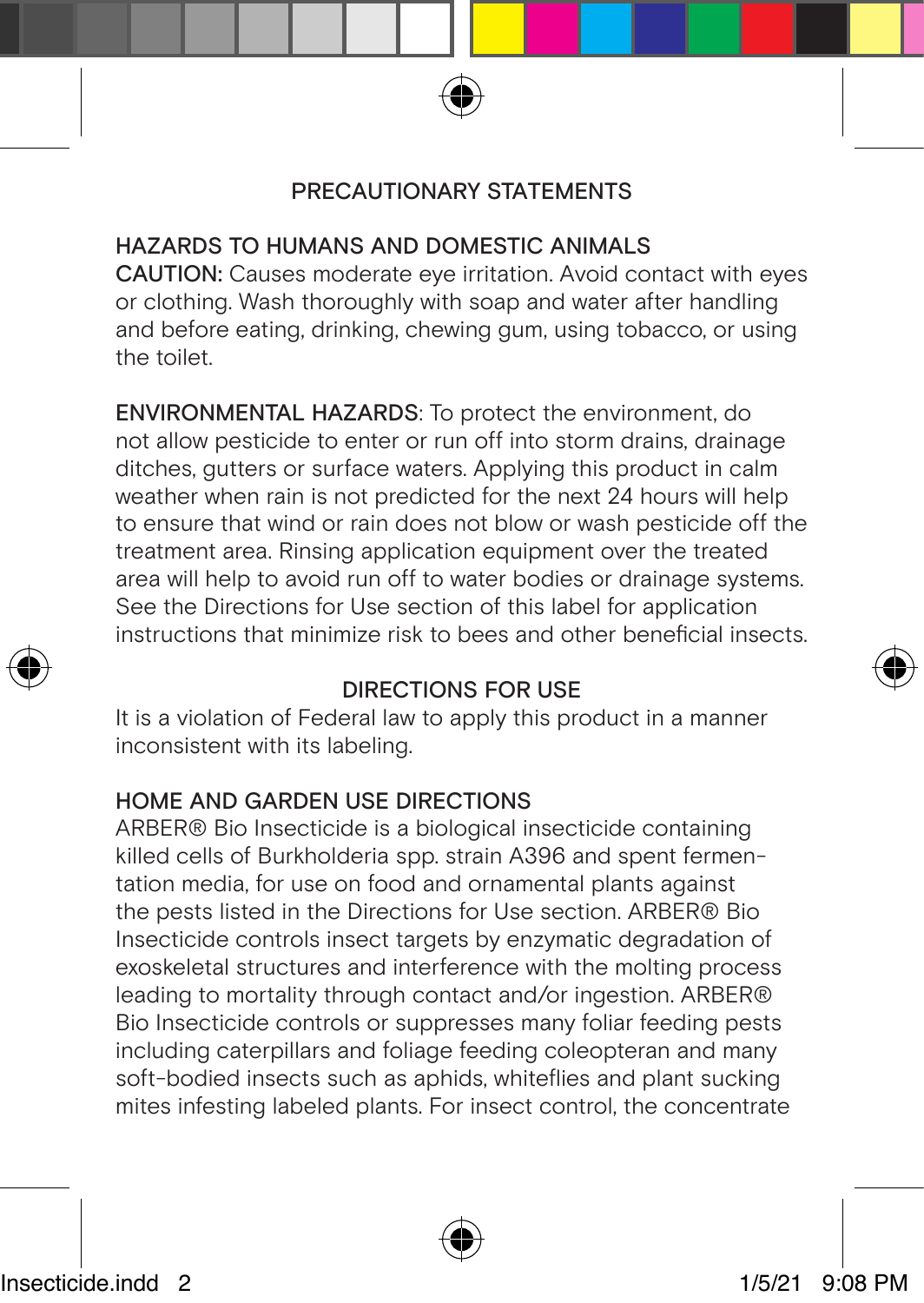of ARBER® Bio Insecticide must be mixed with water and applied as a foliar spray. To minimize potential exposure to bees and other pollinating insects, do not apply while bees are foraging.

ARBER® Bio Insecticide has been evaluated for toxicity to non-target insects in a variety of bioassays and on a variety of plants under various normal growing conditions. However, testing all beneficial insects, in all situations, mixtures and combinations, is not feasible. If you plan to release beneficial insects into your garden, consult with an extension specialist or with the product manufacturer prior to treating entire garden.

#### DIRECTIONS FOR CONTROL OF FOLIAR PESTS

#### WHEN TO LISE

For best results, apply ARBER® Bio Insecticide if pest species are present but before populations are causing visible damage.

#### BEFORE YOU USE

Read and follow these directions when using:

Do not allow spray to drift from application site.

Use only with pressurized hand-held sprayers, hose-end sprayers or spray trigger bottles.

Do not allow spray mixture to stand overnight or for prolonged periods.

ARBER® Bio Insecticide can be applied in commonly used pressurized hand-held sprayers, spray trigger bottles and hose-end sprayers.

#### HOW TO USE FOR HAND-HELD SPRAYERS AND SPRAY TRIGGER BOTTLES

- Fill sprayer or bottle with appropriate amount of water and concentrate.
- Mix the spray solution thoroughly.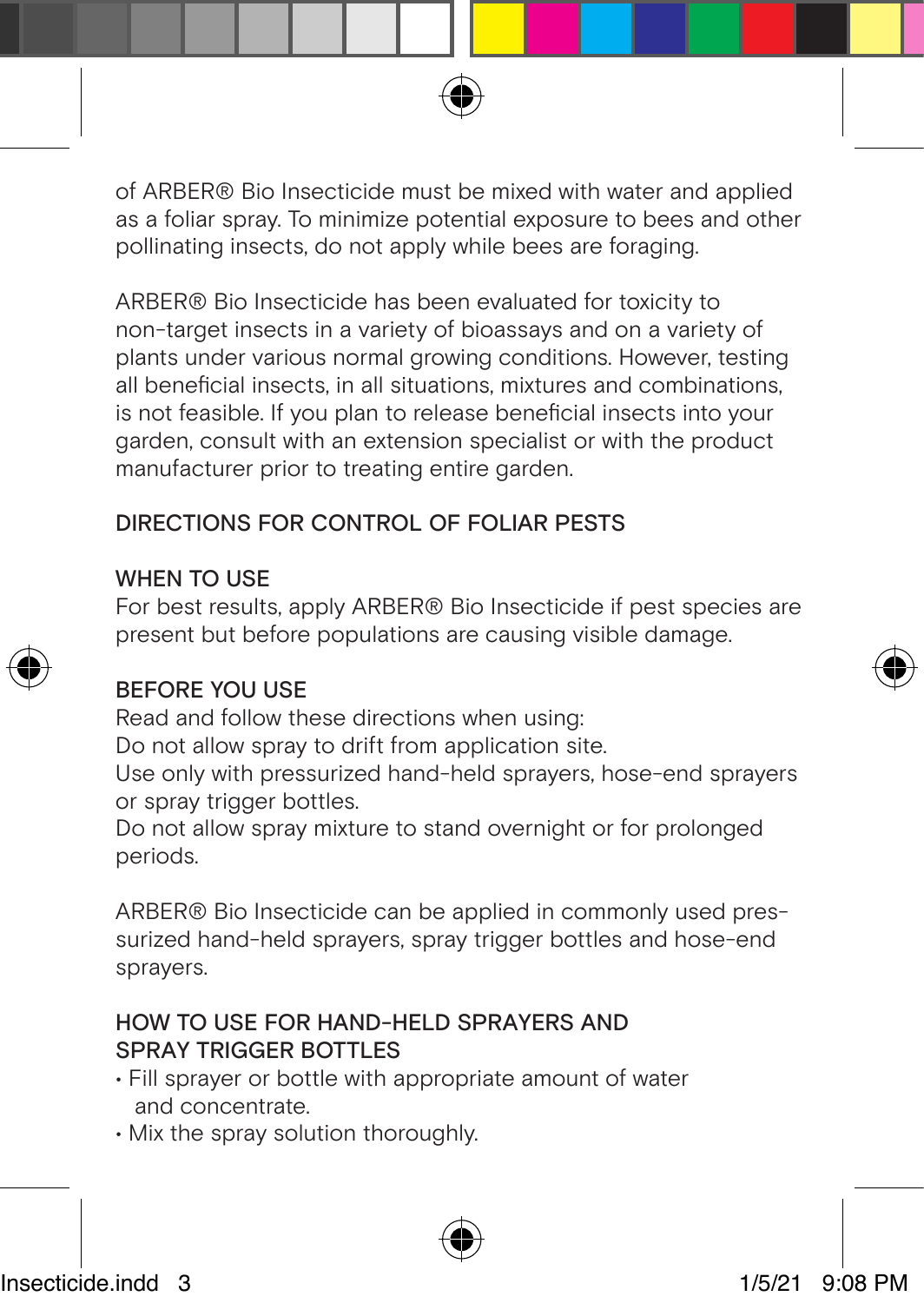#### • Keep the spray solution agitated during application. HOW TO USE FOR HOSE-END SPRAYERS

- Follow hose-end sprayer instructions to determine how to fill, set dial, clean and disconnect from hose.
- Set dial on sprayer to deliver rate as directed below.

#### HOW MUCH TO USE FOR ALL FOLIAR APPLICATIONS 2 tablespoons of ARBER® Bio Insecticide per gallon of water

Some pesticides can cause phytotoxic effects ranging from slight burning or browning of leaves to distorted leaves, fruit, flowers or stems. Damage symptoms may vary with the type of plant that has been treated. It is impossible to test all plant species for phytotoxicity. To assure that the plants to be treated are not sensitive to the treatment, apply a small amount of the product to a few leaves or the above ground portion of the plant and check back in 2-4 days for signs of phytotoxicity. Use product according to label directions.

#### DIRECTIONS FOR SUPPRESSION OF SOIL-DWELLING PESTS (EXCLUDING TURF)

For suppression of soil-dwelling pests, including seed maggots, wireworms, symphylans, cutworms, white grubs and plant-parasitic nematodes, apply ARBER® Bio Insecticide as a soil drench directly into the seed furrow. Mix ARBER® Bio Insecticide at rate of 5 tablespoons per gallon of water and apply the mixture at the rate of 1 quart (32 fluid ounces) per 25 feet of row. For individual plants, such as tomatoes and peppers, apply the mixture as a soil drench at the rate of 4 fluid ounces per plant.

#### DIRECTIONS FOR SUPPRESSION OF PESTS OF TURF

- Bluegrass billbug, annual bluegrass weevil, chinch bugs, armyworm, webworms, and cutworms
- Mix ARBER® Bio Insecticide at the rate of 5 tablespoons per gallon of water and apply to turf with a pressurized sprayer at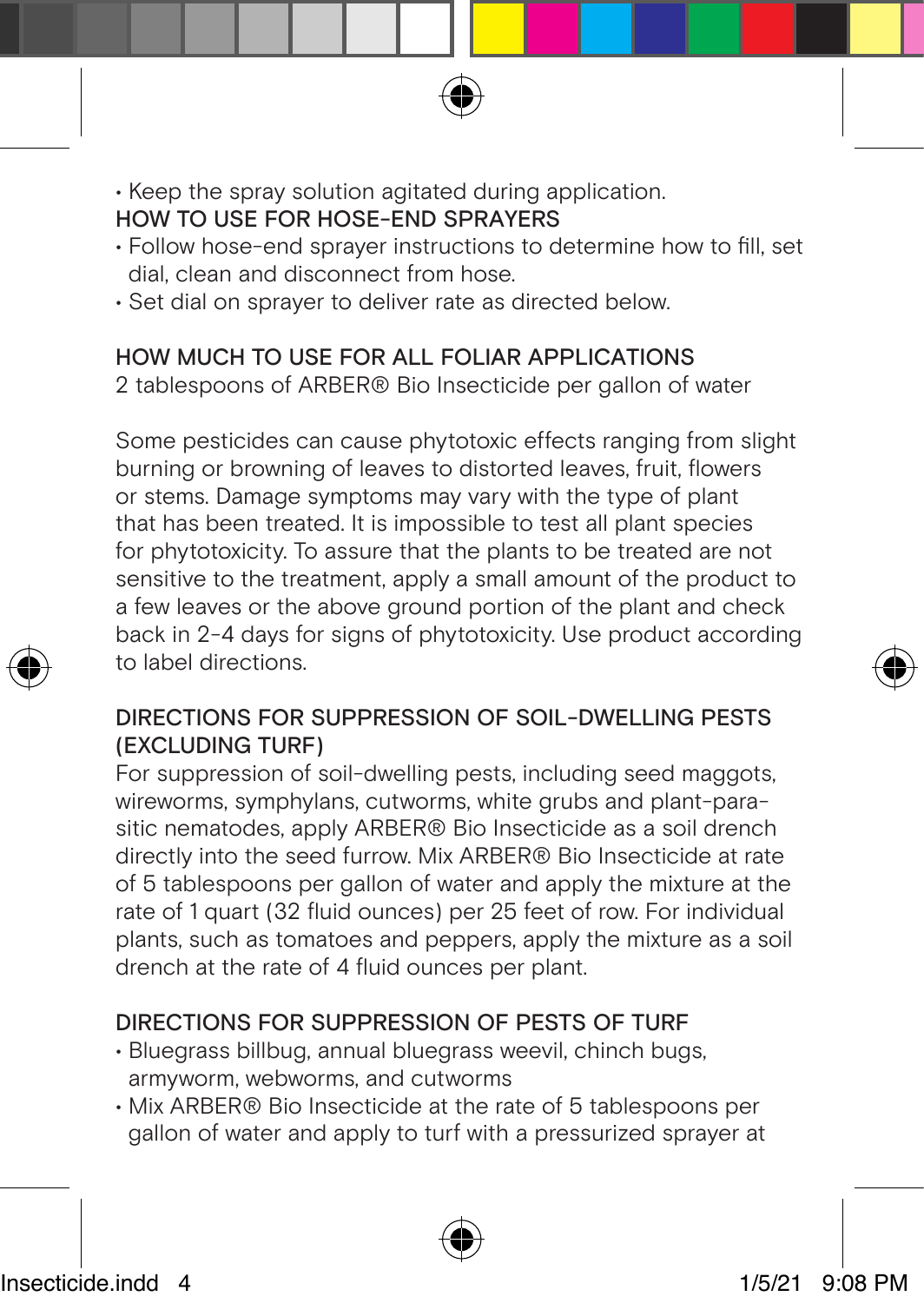the rate of 1 gallon per 250 square feet of turf.

• For control of bluegrass billbug, annual bluegrass weevil, chinch bugs, armyworm, webworms, and cutworms, it is not necessary to irrigate following application.

#### DIRECTIONS FOR SUPPRESSION OF PLANT-PARASITIC **NEMATODES**

Mix 5 tablespoons ARBER® Bio Insecticide per gallon of water and apply at the rate of 1 gallon per 250 square feet of turf. For best control, thoroughly irrigate following application to moisten the top inch of soil. There should be no more than ½ inch of thatch present at the time of application. Under dry conditions where thatch is present, pre-watering is recommended prior to application.

#### INSECTS CONTROLLED OR SUPPRESSED ON VEGETABLES, FRUITS, NUTS, ORNAMENTAL PLANTS, TREES, SHRUBS, FLOW-ERS, FOLIAGE AND TROPICAL PLANTS

Alfalfa caterpillar Alfalfa webworm Adelgids Aphids Armyworms Cabbage looper Chinch bugs Codling moth Corn earworm Diamondback moth Fruit flies Hornworms Imported cabbageworm Lace bugs Leaf rollers Leafhoppers

Light brown apple moth Loopers Mealybugs Mites Plant bugs Plum curculio Psyllids Scales Sharpshooters Spittle bugs Stink bugs Tent caterpillars **Thrips** Tufted apple budworm Webworms **Whiteflies**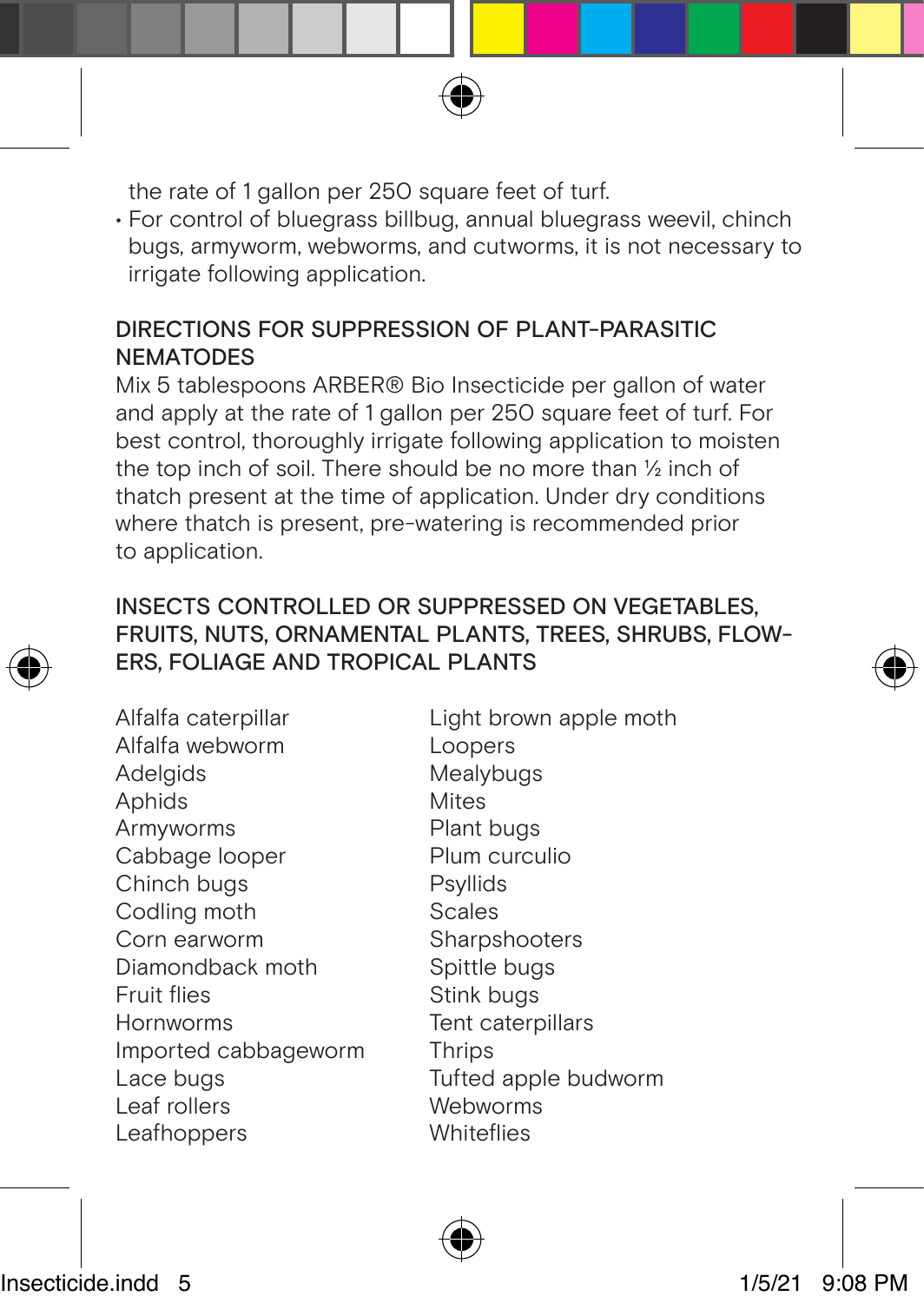#### STORAGE AND DISPOSAL

Do not contaminate, water, food, or feed by storage or disposal.

Pesticide Storage: Store in a cool, dry place.

Pesticide Disposal and Container Handling: Nonrefillable container. Do not reuse or refill this container.<br>If empty: Place in trash or offer for recycling iavf available.

If partially filled: Call your local solid waste agency or (800) 858-7378 (National Pesticide InformationCenter) for disposal

instructions. Never place unused product down any indoor or outdoor drain.

## KEEP OUT OF REACH OF CHILDREN **CAUTION**

#### FIRST AID

#### IF IN EYES:

- Hold eye open and rinse slowly and gently with water for 15-20 minutes.
- Remove contact lenses, if present, after the first 5 minutes, then continue rinsing eye.
- Call a poison control center or doctor for treatment advice.

#### HOTLINE NUMBER

Have the product container or label with you when calling a poison control center or doctor, or going for treatment. You may also contact 1-800-222-1222 for emergency medical treatment information.

#### **WARRANTY**

To the extent permitted by applicable law, the seller makes no warranty, expressed or implied, of merchantability, fitness or otherwise concerning use of this product. The user assumes all risks of use, storage or handling that are not in accordance with the accompanying directions.